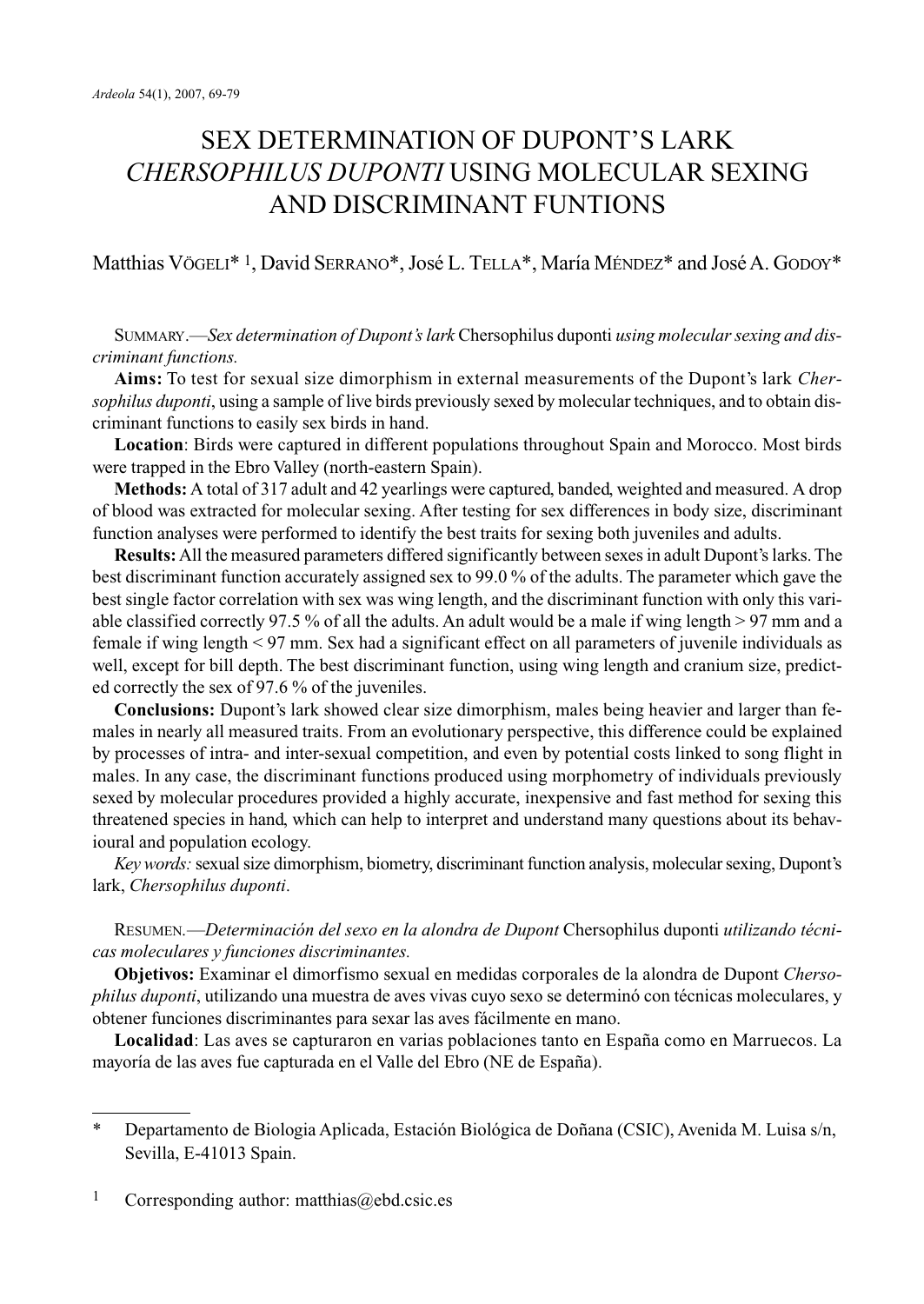**Métodos:** 317 aves adultas y 42 juveniles fueron capturadas, anilladas, pesadas y medidas. Se extrajo una gota de sangre para el sexado molecular. Tras examinar si existían diferencias entre sexos en medidas corporales, se aplicaron análisis de funciones discriminantes para establecer las mejores medidas capaces de determinar el sexo de las alondras de Dupont, tanto juveniles como adultas.

**Resultados:** Todos los parámetros medidos difirieron significamente entre los sexos de las alondras adultas. La mejor función discriminante asignó el sexo correctamente al 99,0 % de estas aves. La longitud del ala proporcionó la mejor correlación de un único parámetro con el sexo de los adultos, clasificando correctamente el 97,5 % de los mismos. De acuerdo con la función resultante, las alondras con un ala > 97 mm serían machos y con ala < 97 mm hembras. En aves juveniles, el efecto del sexo también fue significativo en casi todos los parámetros, con la excepción de la altura del pico. La mejor función discriminante determinó correctamente el sexo en el 97,6 % de los juveniles.

**Conclusiones:** Las alondras de Dupont examinadas mostraron un claro dimorfismo sexual, los machos siendo más pesados y grandes que las hembras en casi todos los parámetros analizados. Estas diferencias pueden ser explicadas por procesos de competencia intra- e intersexual, e incluso por cuestiones de balance energético ligadas al canto en vuelo de los machos. En cualquier caso, las funciones discriminantes obtenidas usando variables morfométricas de individuos sexados con técnicas moleculares proporcionaron una herramienta precisa, económica y rápida para determinar el sexo en mano, lo cual puede ayudar a interpretar y entender muchas incógnitas sobre la ecología del comportamiento y de poblaciones en esta especie.

*Palabras clave:* dimorfismo sexual, biometría, análisis de función discriminante, sexado molecular, alondra de Dupont, *Chersophilus duponti*.

### **INTRODUCTION**

Sexual size dimorphism is common among birds (Price, 1984). Several specific groups, e.g. seabirds and raptors - many of them with reversed sexual size dimorphism - received much attention by research studies about sexual dimorphism in body size (see e.g. González-Solis, 2004; Krüger, 2005) whereas data from Passeriformes is scarce or focused on selected species of a few families like Paridae or Fringillidae (e.g. Blondel *et al.*, 2002; Badyaev, 2005).

Larks (familyAlaudidae) are rather small oscine passerines occurring mainly in open, arid or semi-arid habitats and sexual size dimorphism seems to be a frequent pattern among species that are apparently monomorphic in plumage, with males being larger than females (Cramp, 1988). Nevertheless, little information exists about these morphometric differences and the few data available is based on museum specimens, whereas studies with live birds lack molecular sexing (Cramp, 1988; Svensson, 1992).

Dupont's lark *Chersophilus duponti* is restricted to steppe areas with natural vegetation of Spain and North Africa (Cramp, 1988; Garza *et al.*, 2003b). Loss and fragmentation of suitable habitat have reduced dramatically its populations, which are nowadays roughly estimated in 1300-1900 breeding pairs for Spain and 5500-10000 breeding pairs for North Africa (Garza *et al.*, 2003a; Tella *et al.*, 2005; BirdLife, 2005). These low population numbers and negative population trends have resulted in uplisting Dupont's lark to "Endangered" in the Spanish Red List (Garza *et al.,* 2003b) and to "Near Threatened" in the IUCN Red List respectively (BirdLife, 2005). Although Dupont'slark is subject of current research studies, mainly focused on conservation issues (Garza *et al.,* 2005; Laiolo and Tella, 2005, 2006a, 2006b, 2007; Laiolo *et al., in press*; Seoane *et al.,* 2006; Suárez *et al.,* 2006), many aspects of the species' biology are still poorly understood or totally unknown due to its secretive behaviour. For example, reliable sex determination is crucial for the understanding of individual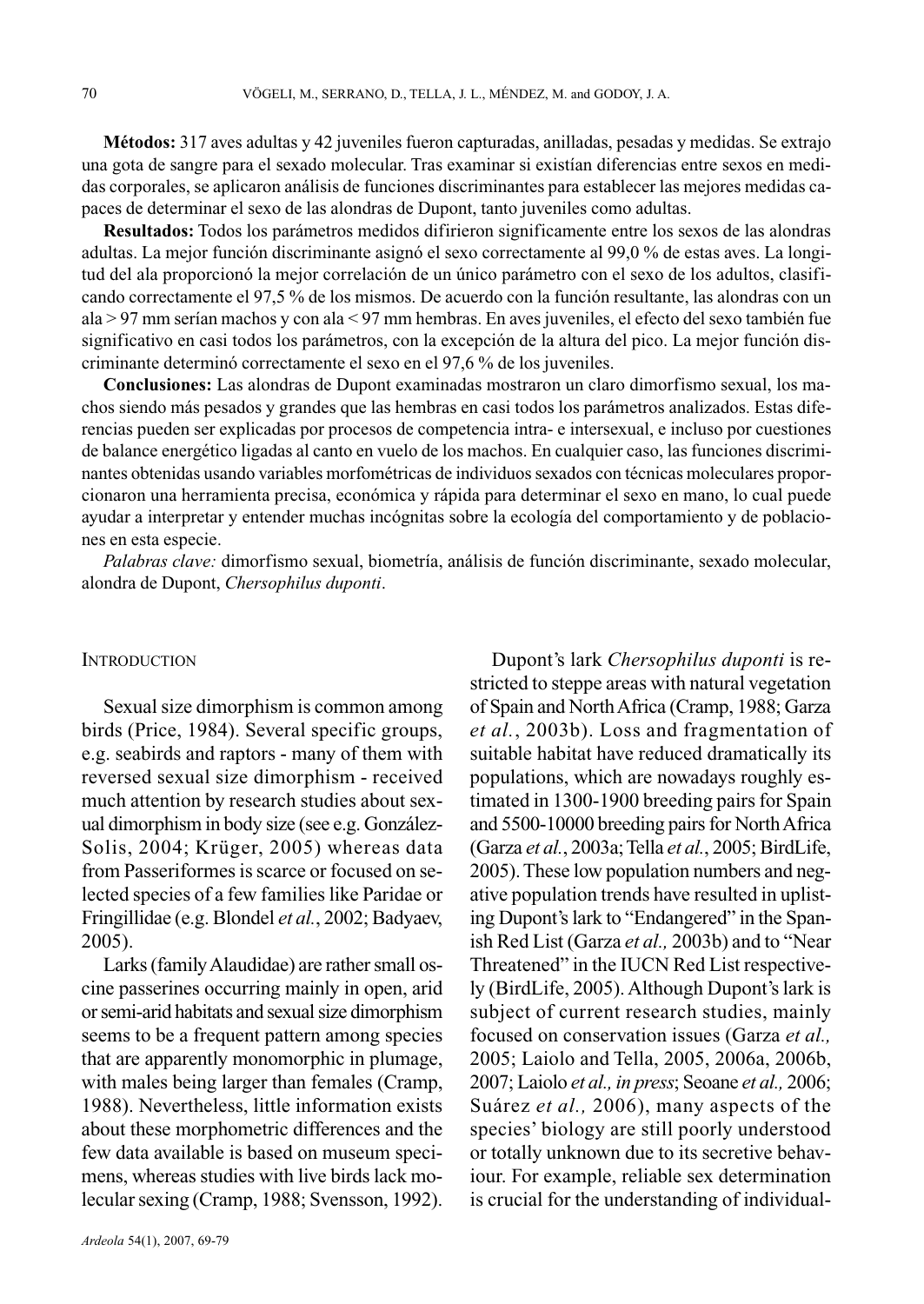based ecological and behavioural data, but straightforward and inexpensive sexing techniques such as discriminant functions have not been developed to date.

Therefore we test here for sexual size dimorphism in the Dupont's lark using a large sample of live birds previously sexed by molecular techniques. To our knowledge, this is the first of such studies carried out with a member of the family Alaudidae. As yearlings can be easily differentiated from adults attending to plumage features until their autumnal complete moult (Svensson, 1992), discriminant functions were developed separately for each age-class.

#### MATERIAL AND METHODS

#### *Biometrics*

A total of 359 Dupont's larks was trapped during five years (2002:  $n = 28, 2003$ :  $n = 3$ , 2004: *n* = 146, 2005: *n* = 150, 2006: *n* = 32) in different populations throughout Spain and Morocco. Most birds (*n* = 300) were captured in the Ebro Valley (North-eastern Spain: provinces of Navarra, Zaragoza, Huesca and Teruel), 30 specimens in the High Moulouya/High Plateau region (Eastern Morocco) and another 29 distributed among several small populations of Spain (provinces of Segovia, Palencia, Zamora, Murcia and Almería). Most birds were captured between February and July ( $n = 242$ ; 67.4%) and during September/October (*n* = 112; 31.2 %), whereas captures in other months were scarce  $(n = 5; 1.4\%)$  Territorial birds were located aurally during surveys carried out before dawn, and trap groups (3 - 4 spring loaded traps baited with yellow mealworms) were later placed in each localised territory. A playback equipment (CD player and loudspeaker) forecasting conspecific song and calls was used to attract the birds. 43 birds were captured without using the playback equipment.

The birds were banded and measured following a standardized protocol by seven different persons. They were weighted on an electronic balance to the nearest 0.1 g. Wing, eighth primary and tail length were measured with ruler to the nearest 0.5 mm. Tarsus, hind claw, cranium size (tip of the bill to posterior pole of head), and three different bill variables (tip of the bill to skull, tip of the bill to distal edge of nostrils and bill depth) were measured with a digital calliper to the nearest 0.01 mm. See Svensson (1992) for details of measurements. A drop of blood was extracted from the brachial or the jugular vein for molecular sexing and stored in pure ethanol.

## *Molecular sexing*

Intron size differences between Z and W copies of CHD1 gene are often found and have been exploited for PCR-based molecular sexing of birds (Griffiths *et al.,* 1996, 1998; Fridolfsson and Ellegren, 1999). PCR products spanning the targeted intron are generated from both CHD1-Z and CHD1-W using primers targeting conserved flanking exon sequences, and these are later distinguished by electrophoresis on a 2 % agarose gel.

DNA was extracted from blood samples (Gemmell and Akiyama, 1996), with two steps of chlorophorm extraction. We determined Dupont's larks' sex by PCR amplification of CHD1 introns using primers P2 (5´TCTG-CATCGCTAAATCCTTT-3´) and P8 (5´-CTC-CCAAGGATGATRAAYTG-3. PCR was carried out in a total volume of 25 microlitres, with the following final reaction conditions: 3.5 mM MgCl, 0.2 mM dNTPs, 1x Reaction Buffer, 0.01 % gelatine, 0.2 microM of each primer (P2 and P8), and 0.5 U of Taq polymerase (Bioline), and using 60-100 ng of genomic DNA as template. PCR amplifications were performed in an MJ Research model PTC-200 thermocycler under the following thermal cycling: an initial denaturing step at 94 ºC for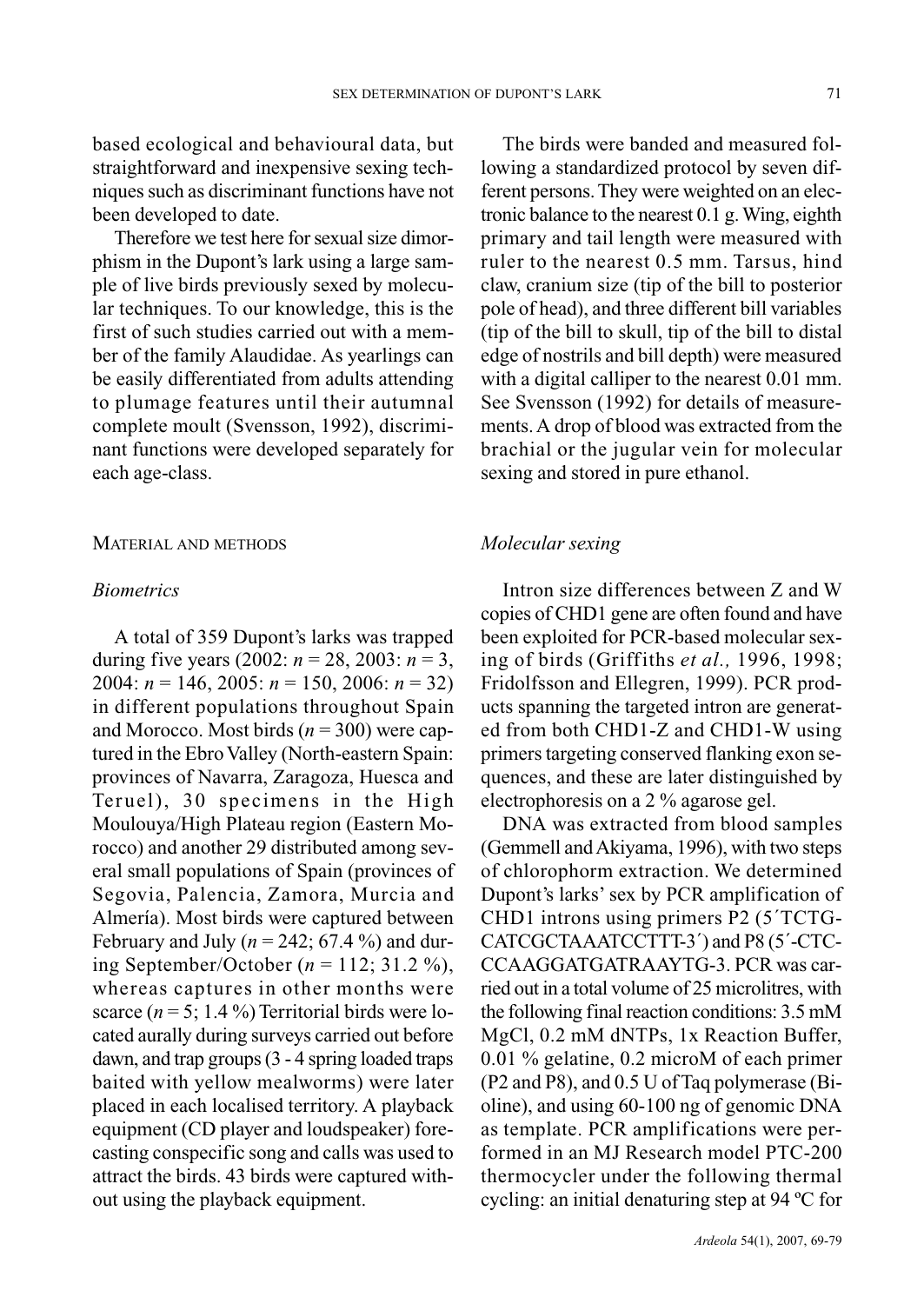2 min followed by 55 ºC for 30 seconds, 72 ºC for 1 min and 33 cycles of denaturation at 92 ºC for 30 seconds, annealing at 50ºC for 30 seconds and extension at 72 ºC for 45 seconds, ending with a final extension at 72 ºC for 5 minutes. Ten microlitres of the reaction was analysed by electrophoresis in 2 % agarose gel in TBE buffer (89 mM Tris base, 89 mM boric acid, 2 mM EDTA) in the presence of SyBr (Molecular Probes). PCR products were subsequently visualized under UV light and photographed with a digital image system (Eastman Kodak Company). Sex identification was confirmed by using control individuals with known sex showing a single band with an estimated size of 295bp for males, and two bands of 295 and 340bp for females respectively. Birds used as controls were 3 females showing active brood patch when captured and 33 males individually colour-banded, which were singing, defending territories and monitored by us between 6 and 16 months after first capture (Laiolo *et al., in press*). All of them resulted correctly sexed though molecular procedures.

## *Statistical analysis*

After sexing all birds by molecular procedures, we applied two One-way ANOVAs to detect sex differences in body size. Adults and juveniles were analysed separately, since the former were significantly larger and heavier (results from One-way ANOVAs not shown). Then, forward stepwise discriminant function analyses were performed to determine the best measurements which identify the sex of both juveniles and adults. We applied a jackknife procedure to validate the data (Amat, 1993; Bertellotti *et al.,* 2002). In this way, each individual in the sample was classified using a discriminant function derived after excluding the individual being classified from the whole sample. This procedure chooses the discriminant function with the lowest percentage of misclassification. Sexual size dimorphism

(SSD, in  $\%$ ) was calculated as an index 100  $*$ [(mean value of the male character / mean value of the female character) - 1] (Weidinger and van Franeker, 1998, see also Greenwood, 2003). All the analyses were performed with SPSS 13 (2004).

## RESULTS

All the measured parameters differed significantly between sexes in adult individuals (Table 1). The parameter which gave the best single factor correlation with sex of adults was wing length (canonical correlation 0.766) and the discriminant function with only this variable classified correctly 97.5 % of all the adult individuals ( $n = 314$ ). The following function was generated:

# $D_{\text{ad}1} = 0.397$  \* (wing length) - 38.526

An adult individual would be a male if wing length > 97 mm and a female if wing length  $\leq$  97 mm. 97.2 % of the 286 adult males and 100 % of the 28 adult females were classified correctly.

The stepwise forward discriminant function analysis selected both wing length and cranium size (canonical correlation 0.770) for distinguishing between the sexes in adult birds  $(n =$ 311), and we obtained the following equation:

$$
D_{\text{ad2}} = 0.344 \cdot \text{(wing length)} + 0.387 \cdot \text{(cranium size)} - 50.72
$$

where an adult would be male if  $D_{\text{ad}2} > 0$ , and a female if  $D_{\text{ad}2}$  < 0. This function accurately assigned sex to 99.0 % of the adult individuals (98.9 % of 283 males and 100 % of 28 females).

Sex had a significant effect on all parameters of juvenile birds except for bill depth (Table 2). The parameters which gave the best single factor correlation with sex in juveniles were cranium size and wing length (canonical cor-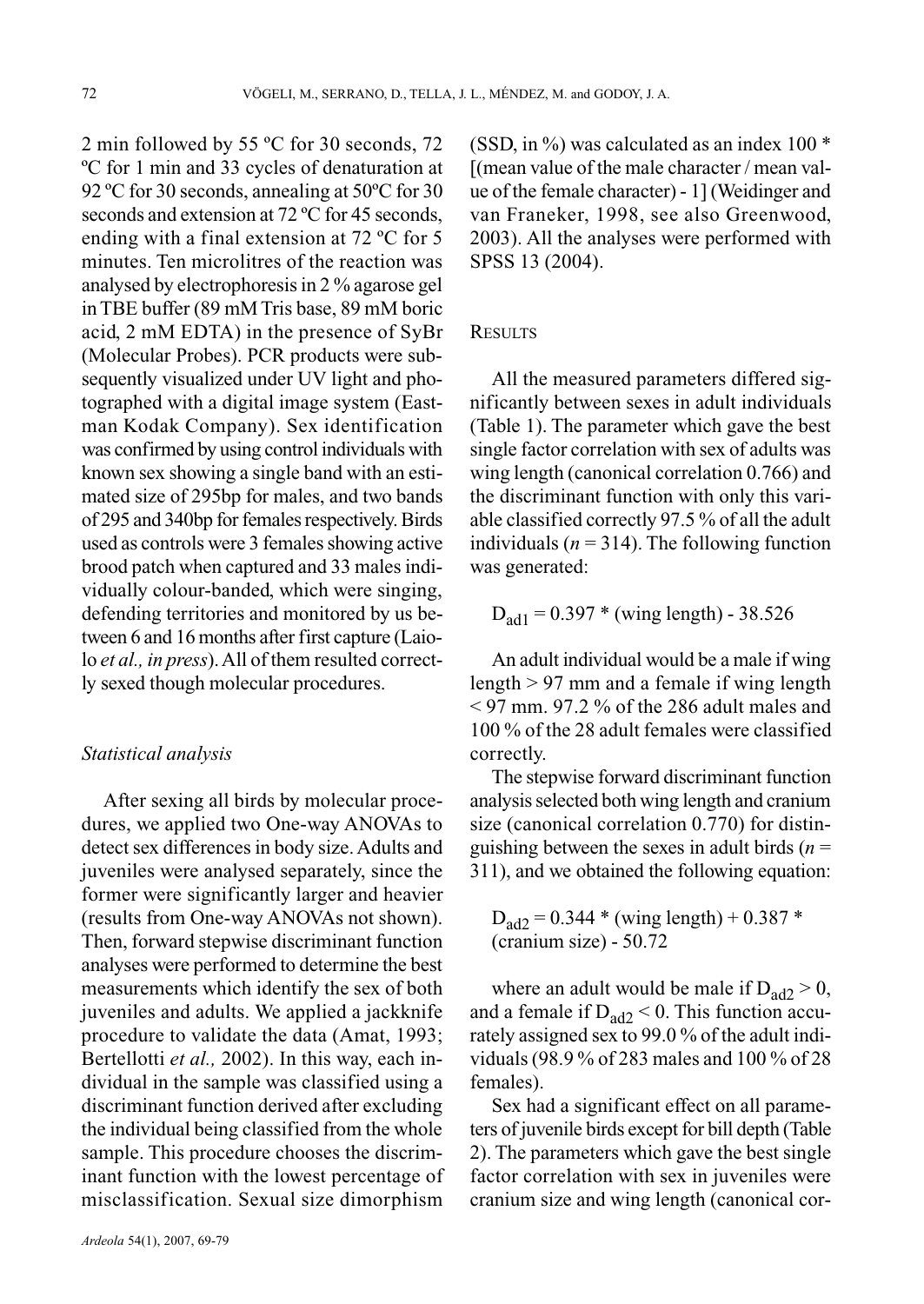

FIG. 1.—The discriminant function using wing length and cranium size to sex adult male (above line) and female (below line) Dupont's larks.

The line is defined as  $D_{ad2} = 0.344 * (wing length) + 0.387 * (cranium size) - 50.72$ . *[Función discriminante utilizando la longitud del ala y el tamaño del cráneo para sexar los machos adultos (encima de la línea) y las hembras adultas de alondra de Dupont. La línea fue definida como Dad2 = 0,344 \* (longitud de ala) + 0,387 \* (tamaño de cráneo) - 50,72.]*

relation 0.760 and 0.699). The discriminant functions obtained for these two characters separately classified correctly 92.9 % (cranium size) and 85.7 % (wing length) of the cases. The best discriminant function for juveniles (canonical correlation 0.776) included also wing length and cranium size, and the following discriminant function was produced:

 $D_{\text{juv}} = 0.296 * (wing length) + 0.787 * (cra$ nium size) - 60.17

A juvenile individual would be a male if  $D_{iuv}$  $> 0$ , and a female if D<sub>iuv</sub> < 0. This discriminant function predicted correctly the sex of 97.6 % of the juvenile individuals ( $n = 42, 96.8$ %) of 31 males and 100 % of 11 females).

**DISCUSSION** 

The sexes of Dupont's lark are indistinguishable in coloration, but showed clear size dimorphism, adult males being heavier and larger than females in all measured traits. The discriminant functions produced through morphometric variables of individuals previously sexed by molecular procedures provided a highly accurate, inexpensive and fast method for sexing this species in hand. In fact, the exceptional high accuracy of the obtained discriminant functions was not affected neither by the sample including birds captured during different periods of the year nor by the numerous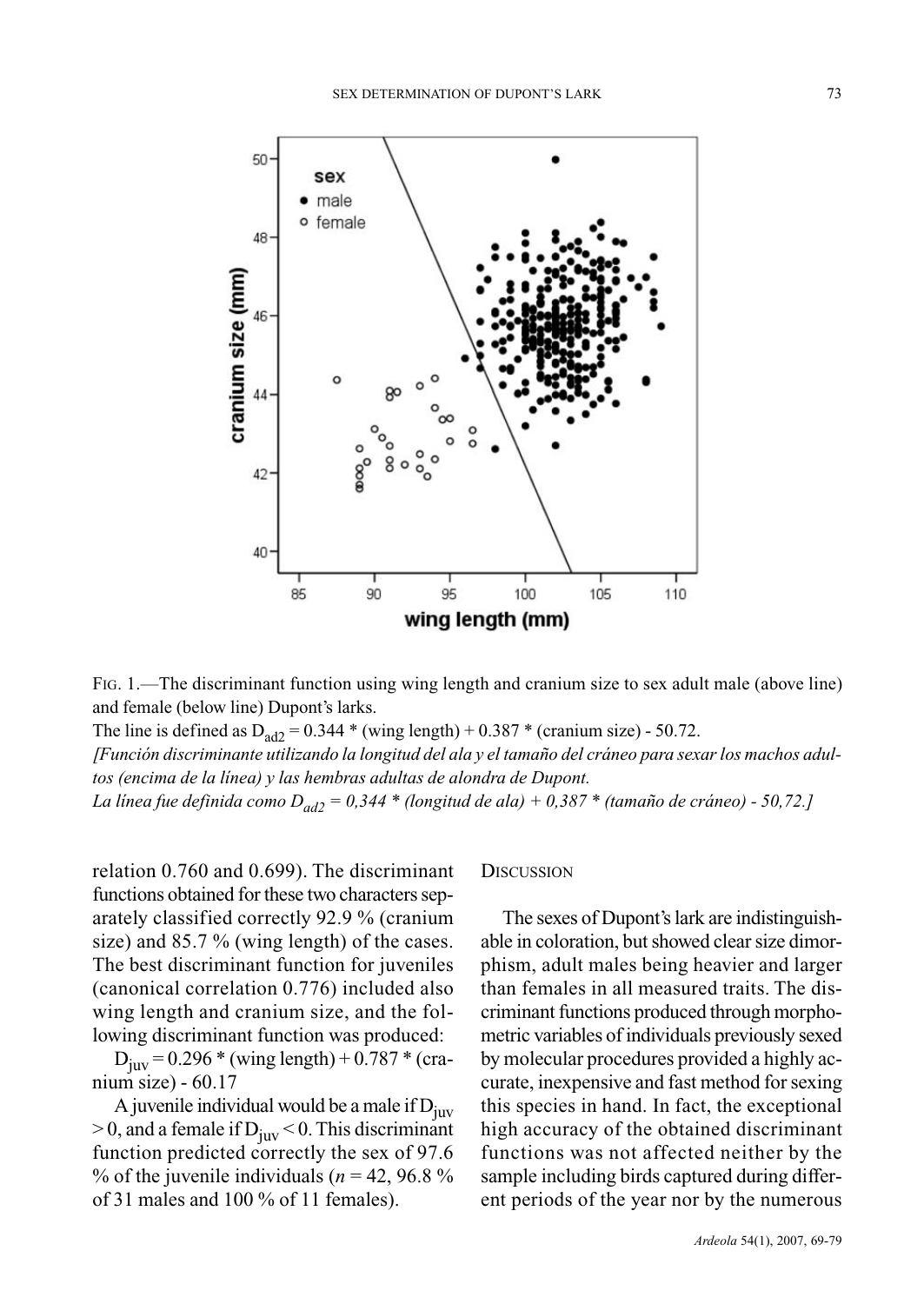

FIG. 2.—The discriminant function using wing length and cranium size to sex juvenile male (above line) and female (below line) Dupont's larks.

The line is defined as  $D_{\text{juv}} = 0.296 *$  (wing length) + 0.787 \* (cranium size) – 60.17. *[Función discriminante utilizando la longitud del ala y el tamaño del cráneo para sexar los machos juveniles (encima de la línea) y las hembras juveniles de Alondra de Dupont. La línea fue definida como Djuv = 0,296 \* (longitud de ala) + 0,787 \* (tamaño del cráneo) - 60,17.]*

banders taking the measurements. Sex determination relying on morphometrics is independent of temporally limited external characters such as those developed during the breeding period (i.e., brood patch, cloacal protuberance), so it is applicable across the whole year. Indeed, only less than 1 % of the whole sample could not have been sexed with the discriminant equations generated here because of moulting the longest wing feathers, despite 24 % of the birds  $(n = 87)$  were moulting when they were captured.

Two different functions were calculated for adults because of the high discriminant power of wing length alone, besides no need of tak-

ing a calliper measurement. Sexual size dimorphism was even visible in juvenile Dupont's larks. Although differences are less evident than in adult individuals, and even non-significant for bill depth, our discriminant functions correctly classified an unusually very high percentage of individuals. Our results on sex determination are applicable to both European and North African populations of the nominate subspecies *C. d. duponti* as the sampled birds cover a large part of its breeding range. Northeastern Africa's subspecies *C. d. margaritae* seems to have a similar morphometric pattern, although significant differences between the two subspecies have been reported and data are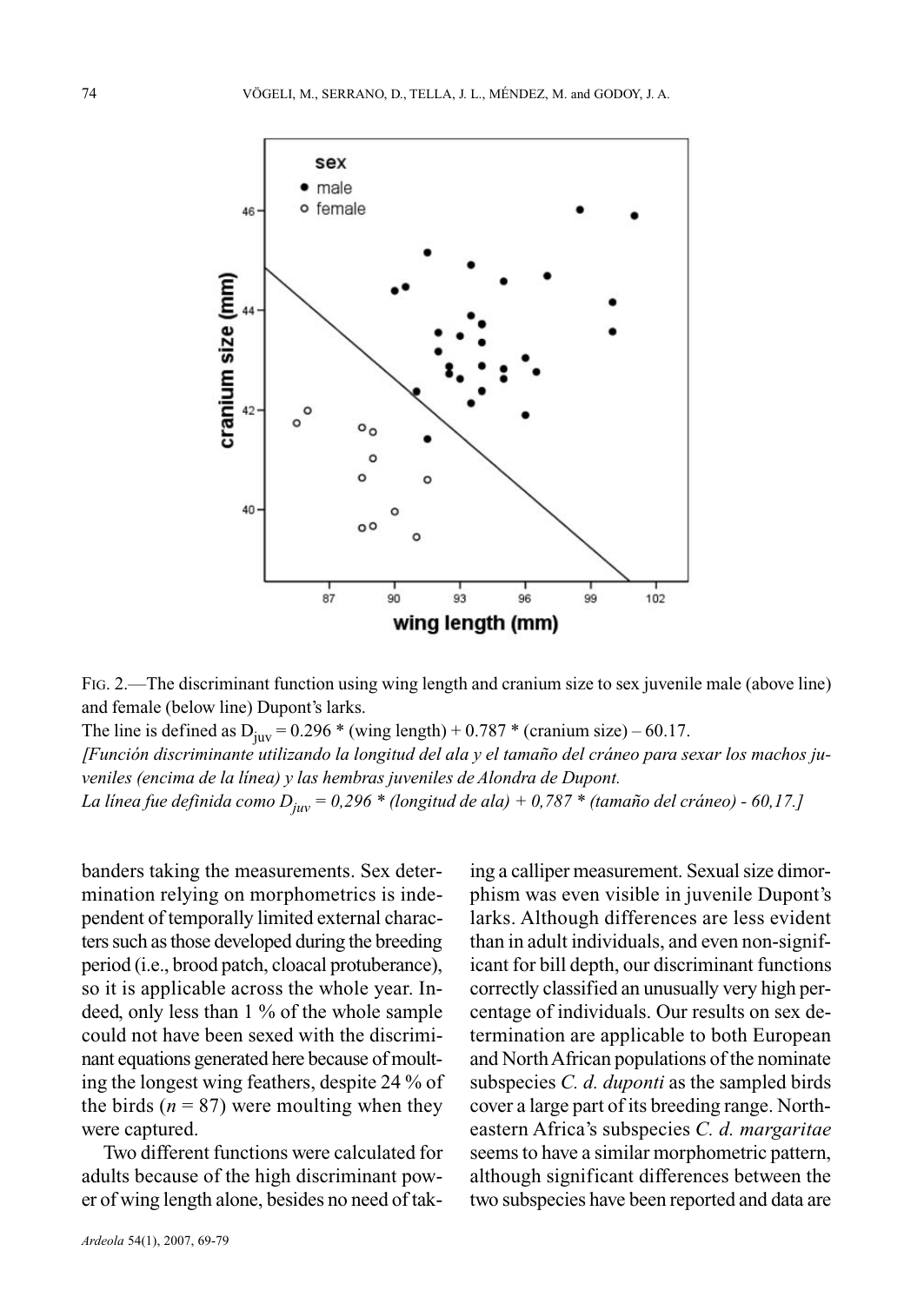## TABLE 1

Mean (± standard error) measurements of adult Dupont's larks. Sex differences according to one-way ANOVA and sexual size dimorphism (SSD) were also shown.

*[Media (± error estándar) de alondras de Dupont adultas. Se muestran las diferencias entre sexos (ANO-VA de una vía) y el dimorfismo sexual (SSD).]*

| <b>Variable</b>            | <b>Males</b>    | <b>Females</b> | <b>ANOVA</b> | <b>SSD</b> |
|----------------------------|-----------------|----------------|--------------|------------|
| Body mass (g)              | $39.7 \pm 2.2$  | $35.0 \pm 2.2$ | $F = 108.0$  | $13.4\%$   |
|                            | $n = 285$       | $n=27$         | P < 0.001    |            |
| Wing length (mm)           | $102.4 \pm 2.5$ | $91.9 \pm 2.5$ | $F = 441.9$  | $11.4\%$   |
|                            | $n = 286$       | $n = 28$       | P < 0.001    |            |
| Eighth primary length (mm) | $77.0 \pm 2.4$  | $69.4 \pm 2.8$ | $F = 215.7$  | $11.0\%$   |
|                            | $n = 276$       | $n = 24$       | P < 0.001    |            |
| Tail length (mm)           | $65.6 \pm 2.7$  | $58.0 \pm 2.9$ | $F = 203.8$  | $13.1\%$   |
|                            | $n = 283$       | $n = 28$       | P < 0.001    |            |
| Cranium size (mm)          | $45.8 \pm 1.1$  | $42.9 \pm 0.9$ | $F = 172.7$  | 6.8 $%$    |
|                            | $n = 286$       | $n = 28$       | P < 0.001    |            |
| Bill to skull (mm)         | $24.3 \pm 1.1$  | $22.3 \pm 1.4$ | $F = 76.10$  | $9.0\%$    |
|                            | $n = 279$       | $n = 26$       | P < 0.001    |            |
| Bill to nostrils (mm)      | $15.0 \pm 0.9$  | $13.7 \pm 0.9$ | $F = 58.72$  | $9.5\%$    |
|                            | $n = 288$       | $n = 28$       | P < 0.001    |            |
| Bill depth (mm)            | $6.1 \pm 0.4$   | $5.8 \pm 0.5$  | $F = 15.00$  | $5.2\%$    |
|                            | $n = 288$       | $n = 28$       | P < 0.001    |            |
| Tarsus length (mm)         | $23.8 \pm 0.8$  | $23.0 \pm 0.7$ | $F = 26.75$  | $3.5\%$    |
|                            | $n = 289$       | $n = 28$       | P < 0.001    |            |
| Hind claw length (mm)      | $10.7 \pm 1.4$  | $10.0 \pm 1.4$ | $F = 5.225$  | $7.0\%$    |
|                            | $n = 288$       | $n = 26$       | P < 0.05     |            |

very scarce (Cramp, 1988). More morphometric data is required to develop discriminant functions for in-hand sexing of the other subspecies of Dupont's lark. These discriminant functions provide an easy tool for sexing Dupont's lark in hand which can help to understand and interpret ecological and behavioural processes of this threatened species.

Three main hypotheses have been proposed to explain the evolution of sexual size dimorphism (see Hedrick and Temeles, 1989 for a review). The sexual selection hypothesis suggests that differences in size evolved through intrasexual competition for mates and mate choice by the opposite sex which result in variance in mating success (Darwin, 1871). The

reproductive role division or dimorphic niche hypothesis proposes that intrinsic differences between the reproductive role of males and females produce sexual size dimorphism (Ralls, 1976). The intersexual food niche differentiation hypothesis predicts that dimorphism enables each sex to occupy a different niche and thus lessen food competition between sexes (Selander, 1966, 1972).

In alaudid species such as spike-heeled lark (*Chersomanes albofasciata*) and long-billed larks (genus *Certhilauda*), males have a relatively larger bill than do females. This sexual size dimorphism may be related to feeding habits, as it is more evident in the most insectivore species rather than in those with more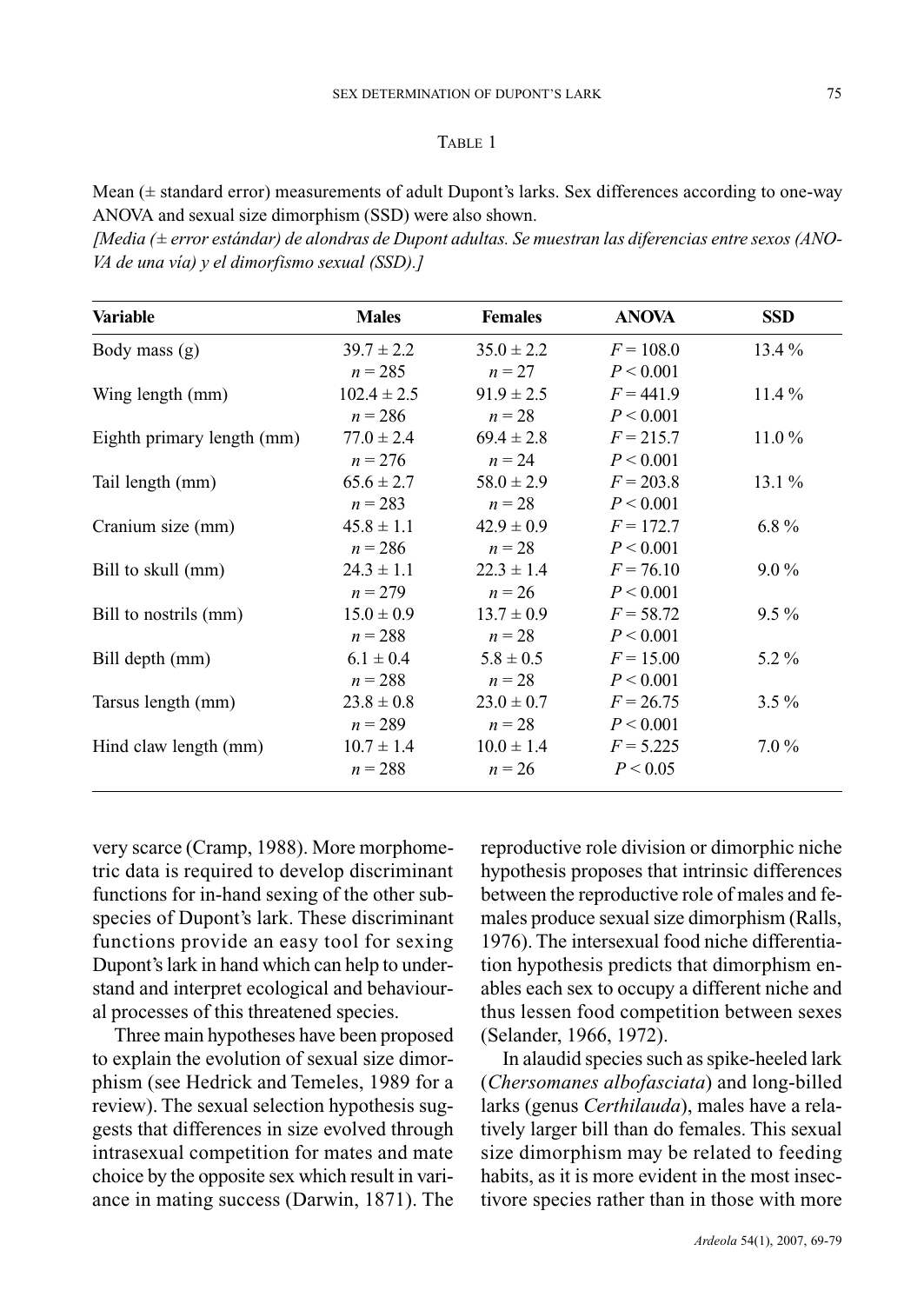## $T$ ABI E 2

Mean (± standard error) measurements of juvenile Dupont's larks. Sex differences according to Oneway ANOVA and sexual size dimorphism (SSD) were also shown.

*[Media (± error estándar) de alondras de Dupont juveniles. Se muestran las diferencias entre sexos (ANO-VA de una vía) y el dimorfismo sexual (SSD).]*

| <b>Variable</b>            | <b>Males</b>   | <b>Females</b> | <b>ANOVA</b> | <b>SSD</b> |
|----------------------------|----------------|----------------|--------------|------------|
| Body mass (g)              | $37.1 \pm 2.6$ | $33.0 \pm 1.8$ | $F = 23.03$  | $12.4\%$   |
|                            | $n = 31$       | $n=11$         | P < 0.001    |            |
| Wing length (mm)           | $94.3 \pm 2.7$ | $88.8 \pm 1.8$ | $F = 38.19$  | $6.2\%$    |
|                            | $n = 31$       | $n=11$         | P < 0.001    |            |
| Eighth primary length (mm) | $70.4 \pm 2.9$ | $66.7 \pm 1.2$ | $F = 15.98$  | 5.5 $%$    |
|                            | $n = 29$       | $n=11$         | P < 0.001    |            |
| Tail length (mm)           | $56.1 \pm 2.5$ | $52.0 \pm 1.6$ | $F = 23.94$  | $7.9\%$    |
|                            | $n = 30$       | $n=11$         | P < 0.001    |            |
| Cranium size (mm)          | $43.5 \pm 1.1$ | $40.7 \pm 0.9$ | $F = 54.85$  | $6.9\%$    |
|                            | $n=31$         | $n=11$         | P < 0.001    |            |
| Bill to skull (mm)         | $22.1 \pm 1.0$ | $20.3 \pm 1.5$ | $F = 19.59$  | 8.9%       |
|                            | $n = 26$       | $n=11$         | P < 0.001    |            |
| Bill to nostrils (mm)      | $13.0 \pm 0.7$ | $11.6 \pm 0.7$ | $F = 32.84$  | $12.1\%$   |
|                            | $n=31$         | $n=11$         | P < 0.001    |            |
| Bill depth (mm)            | $6.0 \pm 0.4$  | $5.9 \pm 0.5$  | $F = 0.385$  | $1.7\%$    |
|                            | $n=31$         | $n=11$         | n.s.         |            |
| Tarsus length (mm)         | $23.7 \pm 0.8$ | $22.9 \pm 0.6$ | $F = 7.387$  | $3.5\%$    |
|                            | $n=31$         | $n=11$         | P < 0.05     |            |
| Hind claw length (mm)      | $9.7 \pm 0.6$  | $9.0 \pm 0.6$  | $F = 11.15$  | 7.8%       |
|                            | $n = 31$       | $n=11$         | P < 0.01     |            |

granivorous feeding habits (De Juana *et al.,* 2004). Extreme differences in bill size between sexes are reported as well from raso lark (*Alauda razae*), with bill of males averaging 23.1 % longer than those of females (Donald *et al.*, 2003). This difference might represent an adaptation that reduces competition for food between the sexes in an arid environment with limited resources. Dupont's lark is mainly insectivorous, but feeding on seeds is reported as well (Cramp, 1988). The species'pronounced arid habitat characteristics and its strict territorial behaviour may have similar consequences on sexual differences in foraging strategies which could cause sexual size dimorphism in Dupont's lark.

Another two mechanisms might play a role in sexual size dimorphism of Dupont's lark: First, males often exhibit song flights with long duration (Cramp, 1988, authors' *pers. obs.*), similar to the skylark (*Alauda arvensis*), in which case the intensity and rate of this sexual display appeared to be enhanced by cost-reducing traits, i.e. wing area or tail length (Møller, 1991). Thus, the large differences in these variables between sexes (SSD in wing length 11.4 % and tail length 13.1 %, respectively) could be rather a consequence of sexual selection. Second, the strict monoterritorial behaviour of Dupont's lark may lead to sexual size dimorphism, which is more distinct in monoterritorial passerines due to high-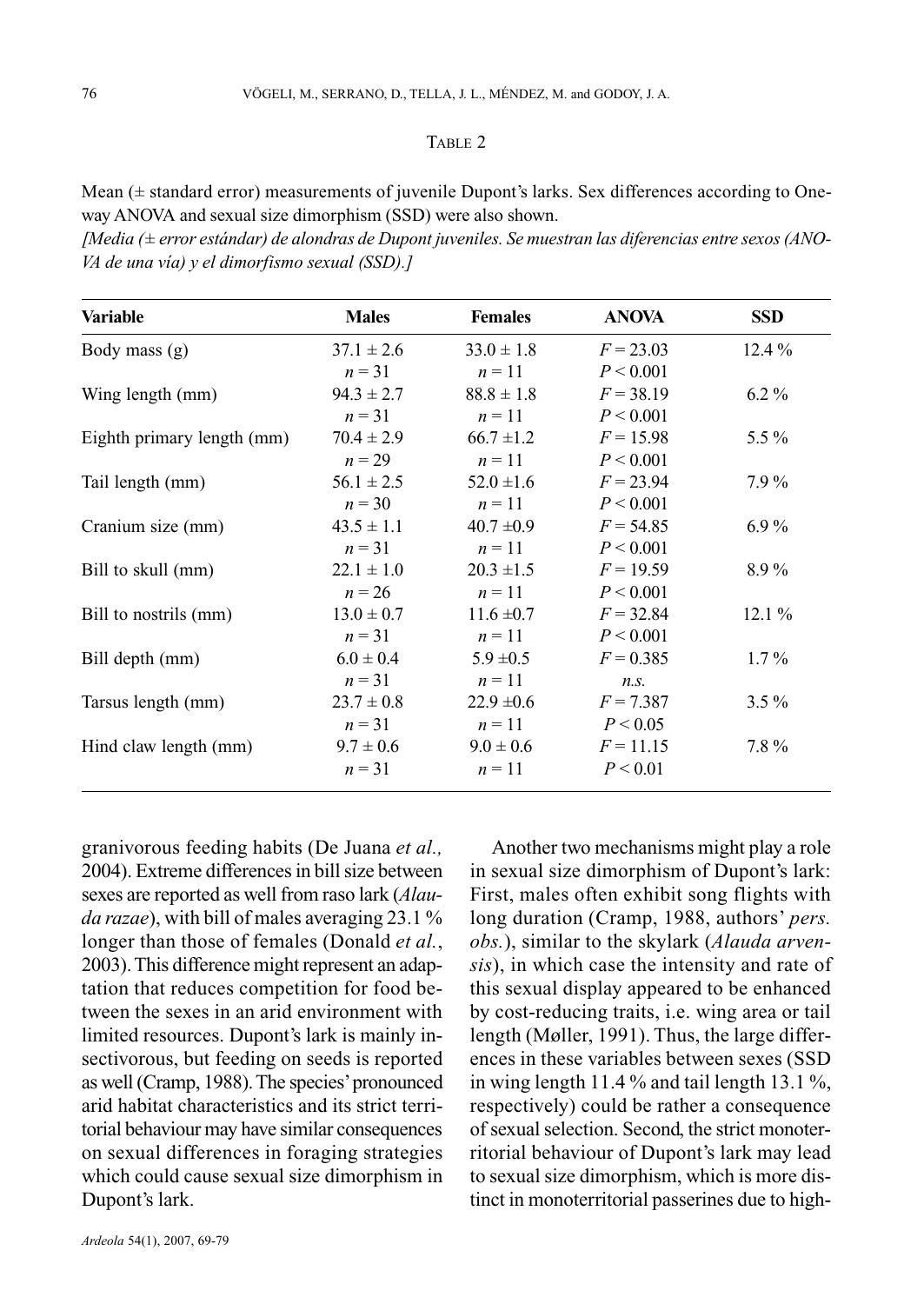er intrasexual competition between males for resources (e.g., territorial quality) than in polyterritorial species (Møller, 1986). In fact, intrasexual competition in males is expected to be even stronger in a scenario of a highly skewed sex ratio towards males, as it has been described for this and other lark species (Tella *et al.*, 2004). Although we captured much more males than females by using playback records of male vocalisations (91% males vs. 9 females), adult sex ratio also resulted highly skewed (79 % males *vs.* 21 % females) among birds captured in trapping journeys when playbacks were not used to attract birds to the traps). Additional studies should be carried out to test these hypotheses for the causes of sexual size dimorphism in Dupont's lark.

ACKNOWLEGDEMENTS.—We thank J. Blasco and J. Lucientes for leaving us data of ringed birds. We thank also P. Laiolo, M. A. Carrero, J. M. Terrero, A. Mestre, E. Serrano, M. Carrete, J. Potti, M. Sanchez, M. A. Pineda, A. Gajón, G. López, J. L. Lagares, F. J. Moreno-Monje, R. Imstepf and L. Bortolotti for their help during field work. M. V. was supported by an I3P pre-doctoral fellowship and D. S. by an I3P post-doctoral contract from the CSIC, M. M. was supported by a grant from Telefónica Móviles S.A. Field work was supported by an Excellence Project from Junta de Andalucia and by the commission for travel grants of the Swiss Academy of Natural Sciences - SANW and the foundation BBVA for field work in Morocco.

## **BIBLIOGRAPHY**

- AMAT, J.A., VIÑUELA, J. and FERRER, M. 1993. Sexing Chinstrap Penguins (*Pygoscelis antarctica*) by morphological measurements. *Colonial Waterbirds*, 16: 213-215.
- BADYAEV,A. V. 2005. Maternal inheritance and rapid evolution of sexual size dimorphism: passive effects or active strategies? *American Naturalist*, 166: S17-S30.
- BERTELLOTTI, M., TELLA, J. L., GODOY, J. A., BLAN-CO, G., FORERO, M. G., DONÁZAR, J. A. and CE-BALLOS O. 2002. Determining Sex of Magellanic Penguins Using Molecular Procedures and Discriminant Functions. *Waterbirds*, 25: 479-484.
- BIRDLIFE INTERNATIONAL 2005. Globally threatened bird forums. http://www.birdlife.net/action/science/species/global\_species\_programme/gtb\_forums.html
- BLONDEL, J., PERRET, P., ANSTETT, M. C. and THÉBAUD, C. 2002. Evolution of sexual size dimorphism in birds: test of hypotheses using blue tits in contrasted Mediterranean habitats. *Journal of Evolutionary Biology*, 15: 440-450.
- CRAMP, S. 1988. *The Birds of the Western Palaearctic*, Vol. 5. Academic Press, London.
- DARWIN, C. 1871. *The Descent of Man and Selection in Relation to Sex*. London: John Murray.
- DE JUANA, E., SUÁREZ, F. and RYAN P. G. 2004. Family Alaudidae. In, J. del Hoyo, A. Elliott, and D. A. Christie (Eds.): *Handbook of the Birds of the World. Vol. 9. Cotingas to Pipits and Wagtails,* pp. 496-541*.* Lynx Edicions, Barcelona.
- DONALD, P. F., DE PONTE, M., PITTA GROZ, M. J. and TAYLOR R. 2003. Status, ecology, behaviour and conservation of Raso Lark Alauda razae. *Bird Conservation International*, 13: 13-28.
- FRIDOLFSSON,A. K. and ELLEGREN, H. 1999. A simple and universal method for molecular sexing of non-ratite birds. *Journal of Avian Biology*, 30: 116-121.
- GARZA,V., SUÁREZ, F., HERRANZ,J., TRABA,J., GAR-CÍA DE LA MORENA, E. L., MORALES, M. B., GONZÁLEZ, R. and CASTANEDA M. 2005. Home range, territoriality and habitat selection by the Dupont's lark *Chersophilus duponti* during the breeding and postbreeding periods. *Ardeola*, 52: 133-146.
- GARZA, V., TRABA, J. and SUÁREZ, F. 2003a. Is the European population of Dupont's Lark *Chersophilus duponti* adequately estimated? *Bird Study*, 50: 309-311.
- GARZA, V., SUÁREZ, F. and TELLA, J. L. 2003b. Alondra de Dupont, *Chersophilus duponti*. In: A. Madroño, C. González and J. C. Atienza (Eds.): *Libro Rojo de las Aves de España*, pp. 309-312. Dirección General para la Biodiversidad-SEO/Birdlife, Madrid.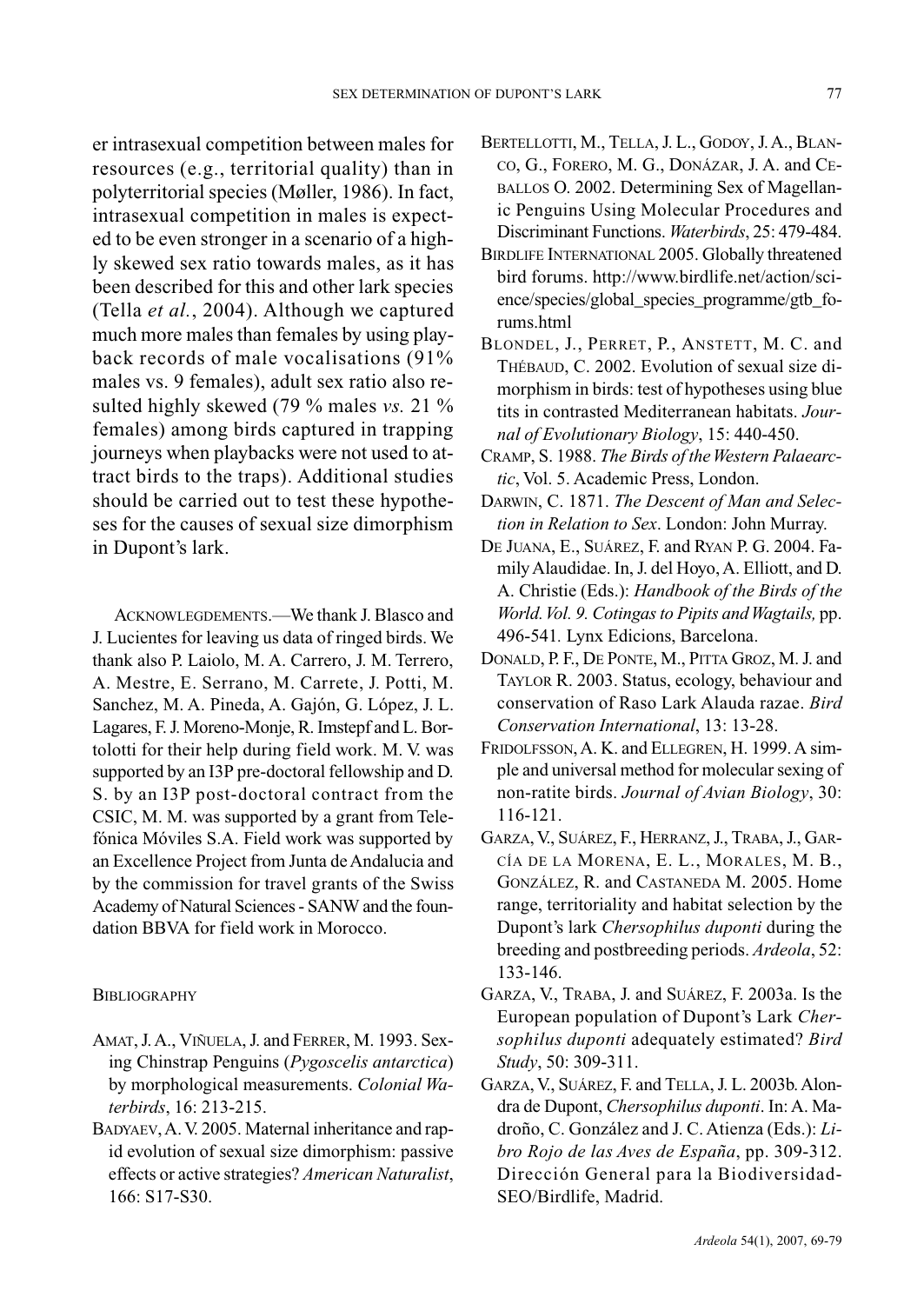- GEMMELL, N. J. and AKIYAMA, S. 1996. An efficient method for the extraction of DNA from vertebrate tissues. *Trends in Genetics*, 12: 338-339.
- GONZÁLEZ-SOLIS,J. 2004. Sexual size dimorphism in northern giant petrels: ecological correlates and scaling. *Oikos*, 105: 247-254.
- GREENWOOD, J. G. 2003. Measuring sexual size dimorphism in birds. *Ibis*, 145: E124-E126.
- GRIFFITHS, R., DAAN, S. and DIJKSTRA, C. 1996. Sex identification in birds using two CHD genes. *Proceedings of the Royal Society of London Series B Biological Sciences*, 253: 1251-1256.
- GRIFFITHS, R., DOUBLE, M. C, ORR, K. and DAW-SON, R. J. G. 1998. A DNA test to sex most birds. *Molecular Ecology*, 7: 1071-1075.
- HEDRICK, A. V. and TEMELES, E. J. 1989. The Evolution of Sexual Dimorphism in Animals: Hypotheses and Tests. *Trends in Ecology and Evolution*, 4: 136-138
- KRÜGER, O. 2005. The evolution of reversed sexual size dimorphism in hawks, falcons and owls: a comparative study. *Evolutionary Ecology*, 19: 467-486.
- LAIOLO, P. and TELLA, J. L. 2005. Habitat fragmentation affects culture transmission: patterns of song matching in Dupont's lark. *Journal of Applied Ecology*, 42: 1183-1193.
- LAIOLO, P. and TELLA J. L. 2006a. Landscape bioacustics allow detection of the effects of habitat patchiness on population structure. *Ecology*, 87: 1203-1214.
- LAIOLO, P. and TELLA J. L. 2006b. The fate of unproductive and unaesthetic habitats: recent changes in Iberian steppes and their endangered avifauna. *Environmental Conservation*, 33: 223-232
- LAIOLO, P. and TELLA J. L. 2007. Cultural erosion in fragmented landscapes. *Frontiers in Ecology and Environment* 5: 68-72.
- LAIOLO, P., VÖGELI, M., SERRANO, D. and TELLA J. L. *in press*.Testing acoustic versus physical marking: two complementary methods for individualbased monitoring of elusive species. *Journal of Avian Biology (OnlineEarly Articles) doi: 10.1111/j.2007.0908-8857.04006.x*.
- MØLLER, A. P. 1986. Mating systems among European passerines: a review. *Ibis*, 128: 234-250.
- MØLLER,A. P. 1991. Influence of wing and tail morphology on the duration of song flight in skylarks. *Behavioural Ecology and Sociobiology*, 28: 309- 314.
- PRICE,T. D 1984. The Evolution of Sexual Size Dimorphism in Darwin's Finches. *American Naturalist*, 123: 500-518.
- RALLS, K. 1976. Mammals in Which Females are Larger Than Males. *The Quarterly Review of Biology*, 51: 245-276.
- SELANDER, R. K. 1966. Sexual dimorphism and differential niche utilization in birds. *Condor*, 68: 113-151.
- SELANDER, R. K. 1972. Sexual selection and dimorphism in birds. In, B. Campbell (Ed.): *Sexual Selection and the Descent of Man*, pp. 180-230. Aldine, Chicago.
- SEOANE, J., JUSTRIBÓ, J. H., GARCÍA, F., RETAMAR, J., RABADÁN, C. and ATIENZA, J. C. 2006. Habitat-suitability modelling to assess the effects of land-use changes on Dupont's lark *Chersophilus duponti*: a case study in the Layna Important Bird Area. *Biological Conservation*, 128:241-252.
- SPSS Inc. 2004. *SPSS for Windows* (vers. 13.0). SPSS Inc., Chicago.
- SVENSSON, L. 1992. *Identification Guide to European Passerines*. Fourth edition. Stockholm.
- TELLA, J. L., CARRETE, M., SERRANO, D. and VÖGE-LI, M. 2004. *High male-biased sex-rations in breeding populations of steppe passerines: demographic and conservation implications*. International Symposium on Ecology and Conservation of Steppe-Land Birds (Eds. L. Brotons and G. Bota). Lleida, Spain.
- TELLA,J. L., VÖGELI, M., SERRANO, D. and CARRETE M. 2005. Current status of the threatened Dupont's lark in Spain: overestimation, decline, and extinction of local populations. *Oryx*, 39: 90-94.
- WEIDINGER, K. and VAN FRANEKER, J. A. 1998. Applicability of external measurements for sexing of the Cape Petrel *Daption capense* as within-pair, within-population and between-population scales. *Journal of Zoology*, London, 245: 473-482.

*[Recibido: 18-03-07] [Aceptado: 17-08-07]*